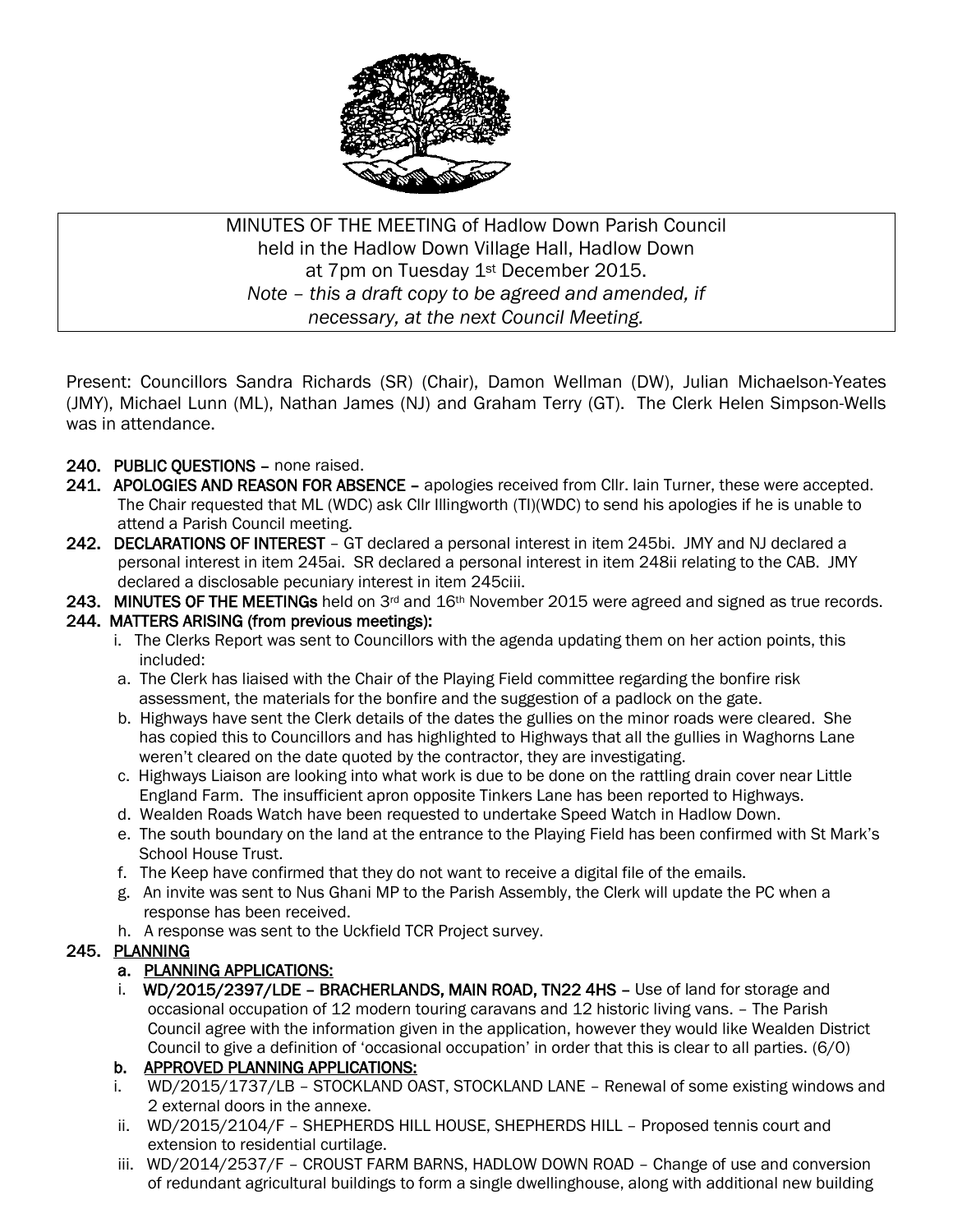works linking the two barns.

# c. PLANNING MATTERS:

 i. Five Badgers, Stonehurst Lane – the Clerk advised that 5 appeals have been lodged against the WDC enforcement notices which will be dealt with in accordance with the Planning Inspectorate time frames. ML (WDC) confirmed that he has called the planning application into WDC planning committee, the Clerk will advise *DW and JMY of the date of the committee meeting so that they can* **attend on behalf of the PC. Clerk** 

 It was confirmed that development is still being undertaken at the site, the *Clerk will contact planning enforcement.* **Clerk** 

 Concern was expressed over the pollution control report included in the documentation relating to planning application WD/2015/2287/FR as the environmental officer hadn't visited the site. It was agreed for the *Clerk to write to environmental health and copy in planning department.* Clerk

 ii. Cart Lodge, Stonehurst Lane – the Clerk confirmed that planning enforcement have visited the site and no-one is currently living there.

JMY didn't join in the discussion for the following item.

- iii. Land at Gatehouse Farm, Stockland Lane the Clerk advised that the appeals were dismissed and that the enforcement notice came into effect on 5<sup>th</sup> November 2015.
- 246. REPORTS FROM CLLR. ROY GALLEY, ESCC & CLLRS. TOBY ILLINGWORTH/MICHAEL LUNN WDC Cllr. Galley advised that the county electoral boundary review was going to the Boundary Commission for review.
- Cllr. Toby Illingworth joined the meeting at 7:35pm

 RG confirmed that under the review the district boundary would cover Rotherfield and Hadlow Down. The county boundary would cover Wadhurst, Frant, Hadlow Down and Rotherfield. SR requested that in future RG give information on budgets in his reports.

 Cllr. Illingworth apologized that he hadn't been able to attend recent meetings. He advised of the WDC boundary review. The Chair commented on the size and quality of the WDC Local Plan Issues, Options and Recommendations documents and concern was expressed over the way responses were having to be made. It was suggested that a summary should have been issued.

Cllr. Lunn (WDC) advised that his concerns related to planning matters.

 RG confirmed that WDC will be increasing their council tax by 1.9%. The Chair expressed concern for those affected by cuts in council tax support.

247. BANK RECONCILIATION: - due to the delay in receiving the November 2015 statement it will be agreed and signed at the next meeting.

# 248. OTHER FINANCE MATTERS :

- i. ARBORICULTURIST SURVEY the survey had been sent to Councillors and the Playing Field Committee (PFC) prior to the meeting. NJ updated the meeting on the PFCs discussions regarding the survey and a discussion was held on the removal of the wood once it has been cut down . There are 3 trees in the play area which need actioning and it was agreed for *the Clerk to obtain auotes, for discussion and agreement at the January meeting.* The same of the Clerk
- ii. PRECEPT a discussion was held on the proposed budget. It was agreed to request that HWCAAG membership be reduced to associate level with immediate effect. The Clerk advised that she is awaiting the invoice from WDC for the election costs, *ML (WDC) will raise this at WDC.* ML Concern was raised that PC's are having to fund items previously paid for by WDC/ESCC. It was highlighted that ESCC should clear back pavements if they are used by schoolchildren. *RG will raise this with ESCC regarding School Lane and Main Road.* This with ESCC regarding School Lane and Main Road.

 The Clerk will amend the precept and bring the proposed precept to the January meeting for final approval.

- iii. INTERNAL AUDIT the PC agreed to appoint Alison Stevens to undertake the internal audit for the 2015/16 accounts.
- iv. EXTERNAL AUDIT the PC agreed to be part of the Sector Led Body procured external audit services. There will be a one-off Sector Led Body fee which the Clerk has included in the 2016/17 budget.
- v. HWCAAG a Councillor questioned how much impact the group would have once a decision has been made about a new runway. *The Clerk will confirm that membership isn't automatically renewed for the following year.* Clerk

# 249. REPORTS FROM COUNCILLORS (COUNCIL MATTERS AND OUTSIDE BODIES):

- i. Cllr. Julian Michaelson-Yeates advised that the land behind Standen Mews is up for auction. He advised that Gatwick is putting in place new dispersal patterns and are consulting on precision based navigation for all arrivals. He had attended planning training with DW.
- ii. Cllr. Damon Wellman highlighted that there had been oil theft in Wilderness Lane, SR will request that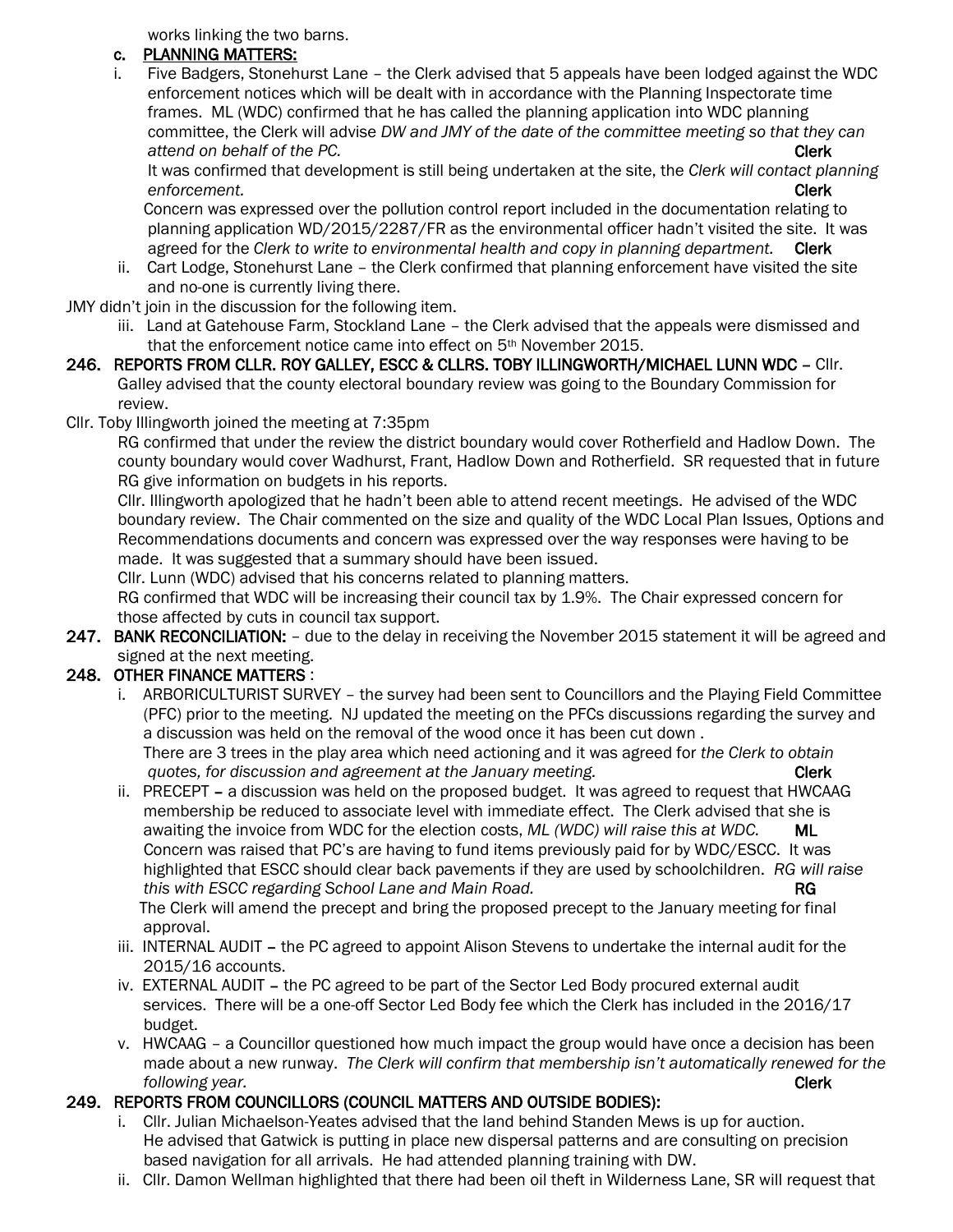an article go in the Parish Magazine. DW advised that he had been contacted by a resident concerned that the WDC Planning Committee North minutes didn't reflect the meeting and there was confusion over when the conditions at Wilderness Wood commence. *ML (WDC) will check with planning department and report back at the next PC meeting.* ML DW expressed concern over parking in School Lane opposite the junction with Waghorns Lane, which is causing a problem for other road users, ML will raise with the resident. ML

- iii. Cllr. Nathan James advised that the Playing Field committee would like to meet with the PC to discuss the PC's purchased land and ways of separating the play area and the parked cars. *The Clerk will liaise with the chair of the committee to organize a meeting and request that the committee produce a list of items they wish to discuss.* The same of the same of the clerk clerk
- iv. Cllr. Graham Terry expressed concern that Highways had originally said that they had cleared the gullies in Waghorns Lane and they hadn't been done. It was also highlighted that all the gullies hadn't been cleared in Stocklands Lane, *the Clerk will raise with Highways.* Clerk Clerk
- v. It was agreed that the *Clerk will write to the Fiona Shafer to thank her and all the people involved in the bonfire night.* Clerk
- vi. The Clerk advised that Councillor Iain Turner has a copy of the Emergency Plan and has been liaising with the Emergency Planning Officer. He has toured the roads in the village with SR and is familiarizing himself with Highways matters.
- 250. NEW COMMUNITY CENTRE the Chair updated the meeting on progress with the traffic impact analysis and the pre-feasibility assessment. She has asked for the traffic impact analysis to also cover the village hall site. A village survey has been undertaken looking at where villagers travel to. It was suggested that Hadlow Down shouldn't be included in the Ashdown Forest 7km exclusion zone. GT is collating the responses to the survey. It was proposed and agreed that the outcome of the survey be submitted to WDC planning with a request that a screening be undertaken and for a Neighbourhood Area to be requested for the whole of Hadlow Down. The Clerk confirmed that the final version of the Feasibility Report was due in the following week.
- 251. HOUSING NEEDS the Chair updated the meeting on the responses received and confirmed that none of the responders cross the Ashdown Forest to go to work. There is a housing need however people don't appear on the housing register. Concern was expressed that some people would always be at the bottom of the housing register and therefore felt it wasn't worth registering. The Chair confirmed that they will refer to the survey when submitting the Neighbourhood Area application.
- 252. NEIGHBOURHOOD AREA discussed at items 250 and 251.
- 253. STANDING ORDERS amendments agreed.
- 254. RISK ASSESSMENTS the completed risk assessments were handed back. *NJ to speak to homeowner regarding the gap in the fencing.* N<sub>J</sub>
- 255. ENTRANCE TO THE PLAYING FIELD to be discussed at meeting with the Playing Field committee.
- 256. WEALDEN LOCAL PLAN ISSUES, OPTIONS AND RECOMMENDATIONS response agreed. *TI and ML will raise the PC's concerns regarding the document with WDC.* THE TIME TIME The Clerk will send the response and copy in Tl. The Clerk sensual property of the Clerk sensual property of the Clerk
- 257. FREEDOM OF INFORMATION PUBLICATION SCHEME amendments were agreed.

## 258 CLERK'S MATTERS:

- i. Clerks hours were agreed and signed
- ii. Wealden Clerks Meeting the Clerk advised that it had been proposed by 1 PC that Wealden PCs sign a letter to the Sussex Police Commissioner objecting against the redeployment of PCSOs. The PC agreed to this.
- 259. ACCOUNTS FOR PAYMENT: the following payments were agreed and cheques were signed:
	- i. Helen Simpson-Wells. Salary £946.09 includes £35.10 mileage and £1.84 expenses, £750 already paid by standing order, therefore cheque raised for £196.09.
	- ii. St Mark's CE School £20.00 donation for caretaker's time and use of electricity.
	- iii. Chiddingstone Parish Council £40.39 HWCAAG contribution to costs.
	- iv. Compact Cutting £168.00 burial ground and play area maintenance.
	- v. Public Works Loan Board £567.07 loan payment to be paid by direct debit.
	- vi. BT £130.47 telephone and broadband to be paid by direct debit.
	- vii. Viking £41.98 stationery
	- viii. Friends of The Keep archives £30.00 subscription
	- ix. Broad Oak Tree Consultants £600.00 arboriculturist survey

### 260. CORRESPONDENCE RECEIVED:

 i. WDC Statement of Licensing Policy 2016 consultation – DW updated the meeting on changes to the policy, a response was agreed which the *Clerk will send to WDC*. Clerk